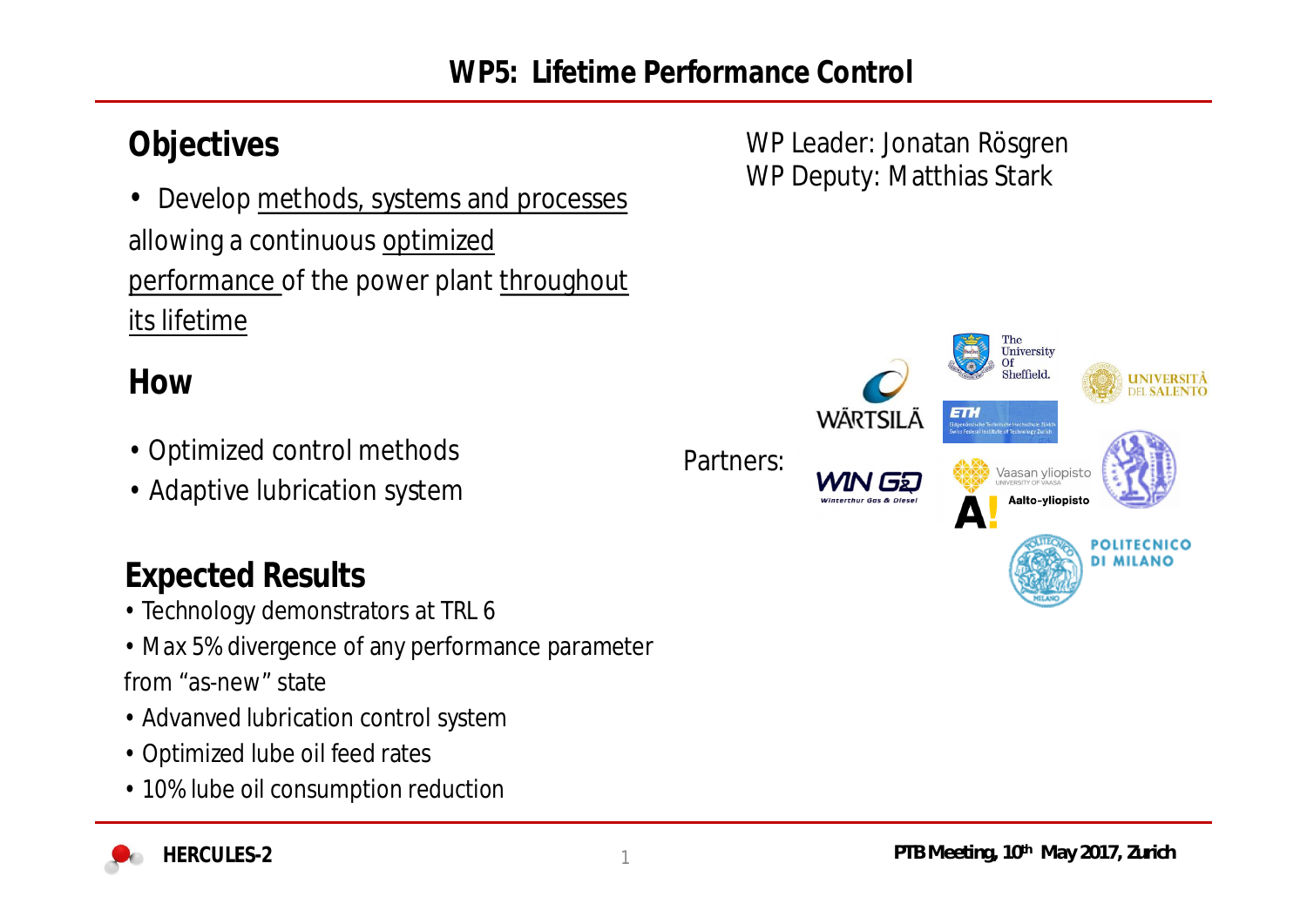## **Structure**

#### *Building blocks for lifetime performance*



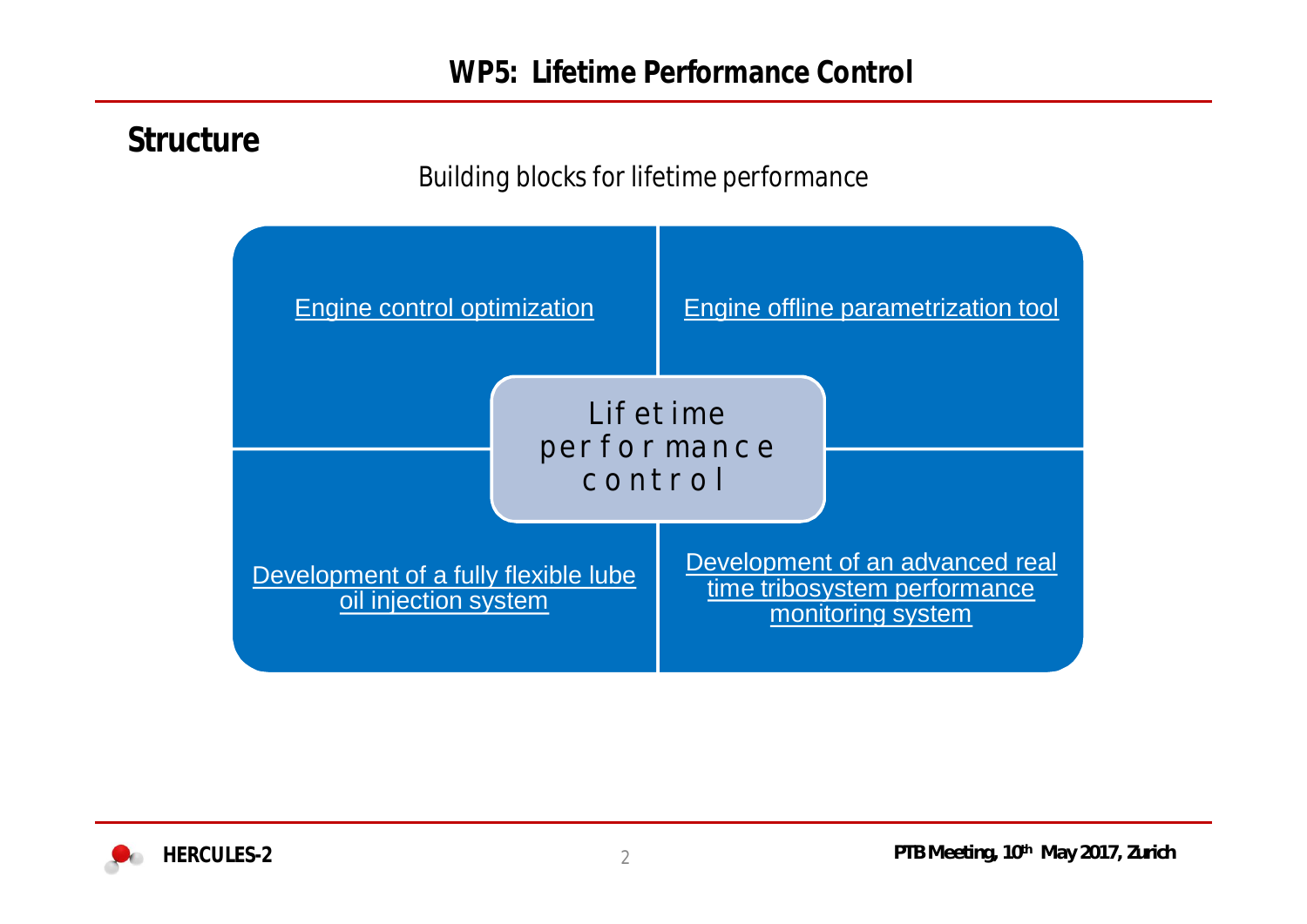# **Structure: Subprojects, Activities: 5.1, 5.2**

Sub-project 5.1: Engine control optimization

• Optimized control study, algorithm development, simulation, testing

Sub-project 5.2: Offline engine control parametrization tool

Parametrization study, concept, prototype tool development, prototyping, testing

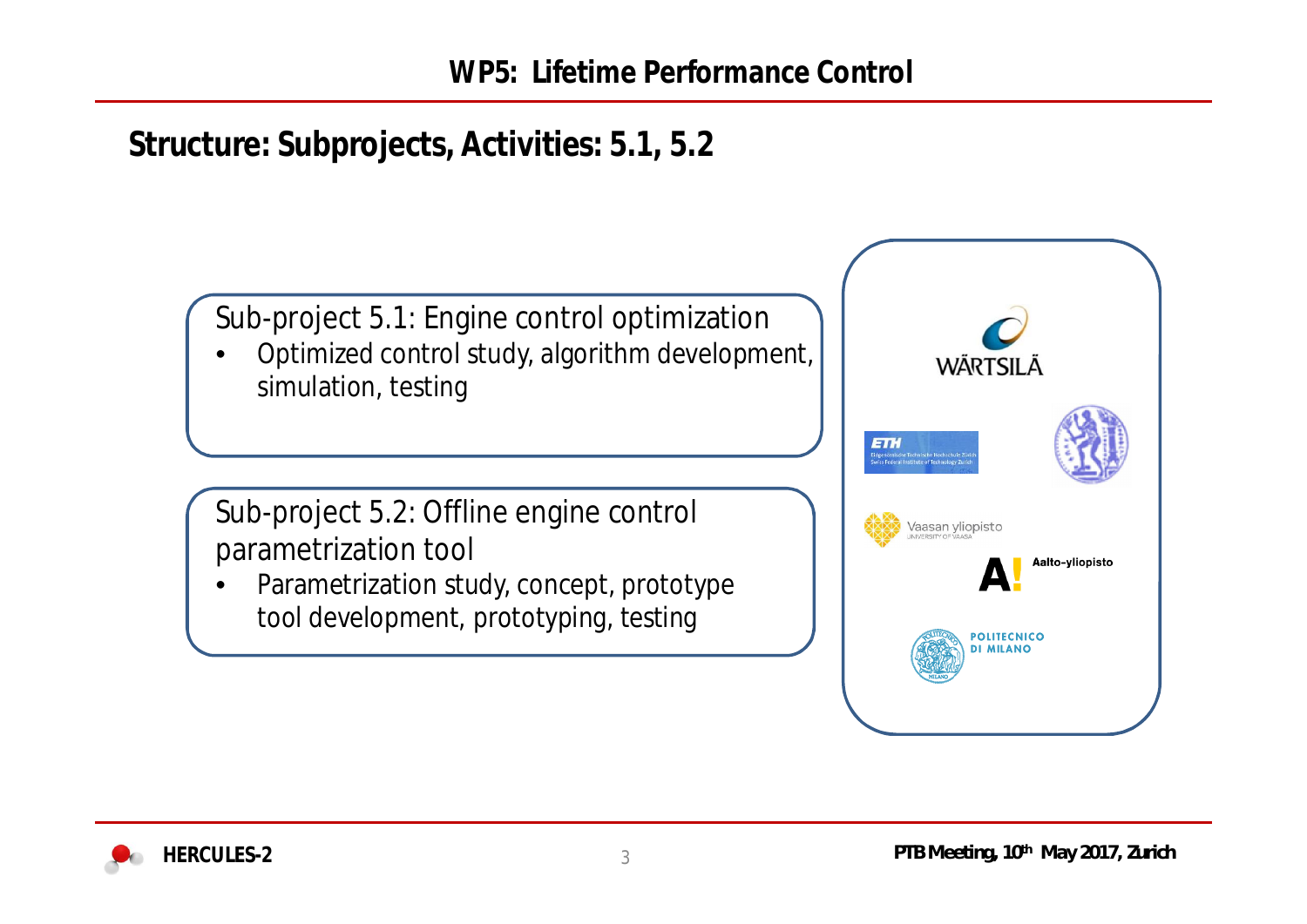# **Progress (5.1 & 5.2)**

#### 5.1 Engine control optimization

- Rapid prototyping system (Wärtsilä) completed
- First full engine testing with knock margin control performed
- Cylinder pressure accuracy concept study done
- Hybrid engine control predictive lambda regulation control development

## 5.2 Offline engine control parametrization tool

- Rapid prototyping systems introduced at Aalto
- Design of Experiments (DoE) algorithm development & simulation ongoing
- Engine testing initiated



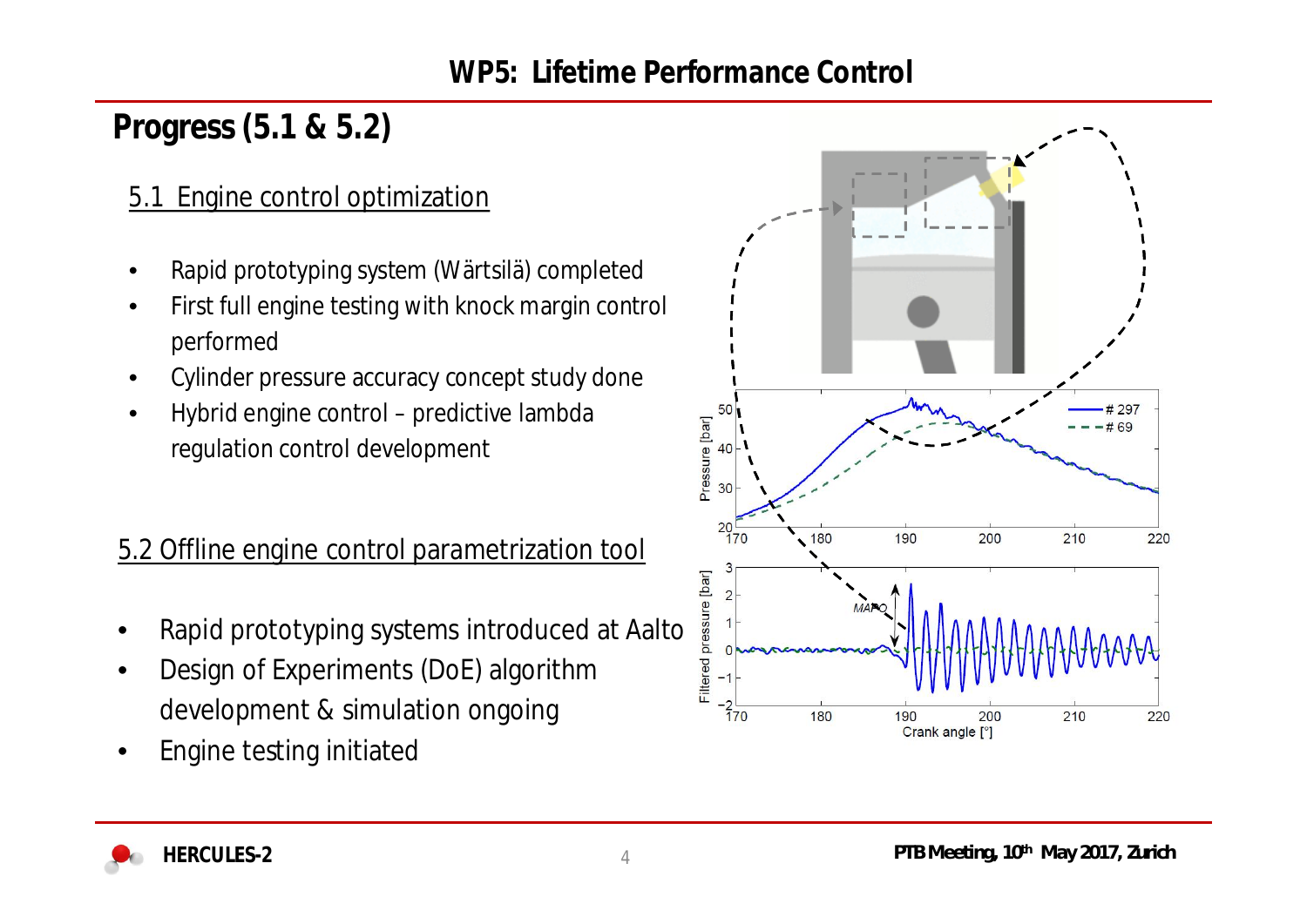## **WP5: Lifetime Performance Control**



- The new unConvetional controller clearly improves engine operation in operating points close to the knock-margin. Engine operation close to highest allowed knock-level is maximized with the unConventional controller
- Further research work needed to finding the most optimal control signal on a dual-fuel engine

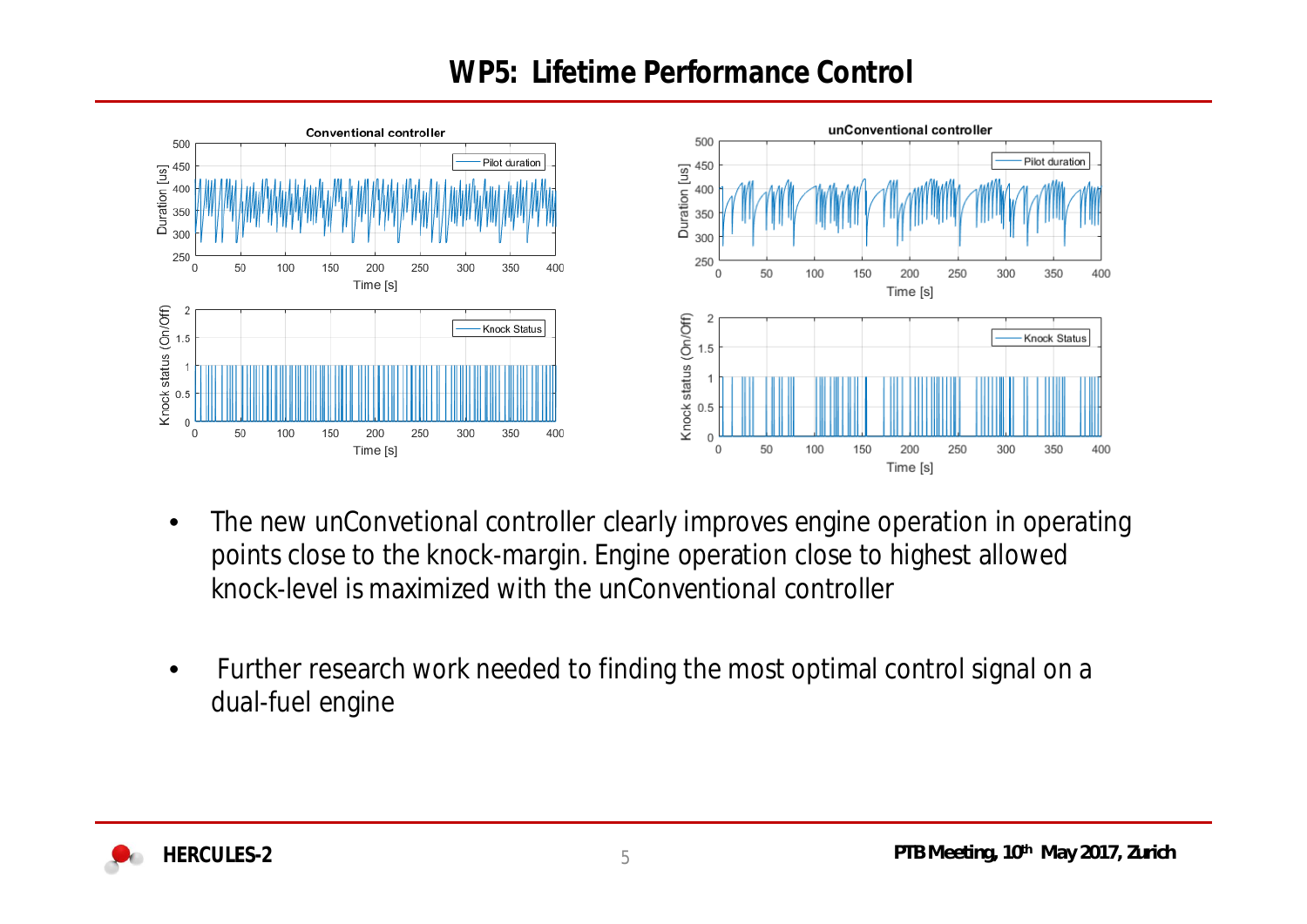# **Structure: Subprojects, Activities**

#### DWP Leader: Matthias Stark

**Sub-project 5.3:** Development and simulation of an adaptive lubrication system

**Sub-project 5.4:** Development of an advanced real time tribosystem performance monitoring system







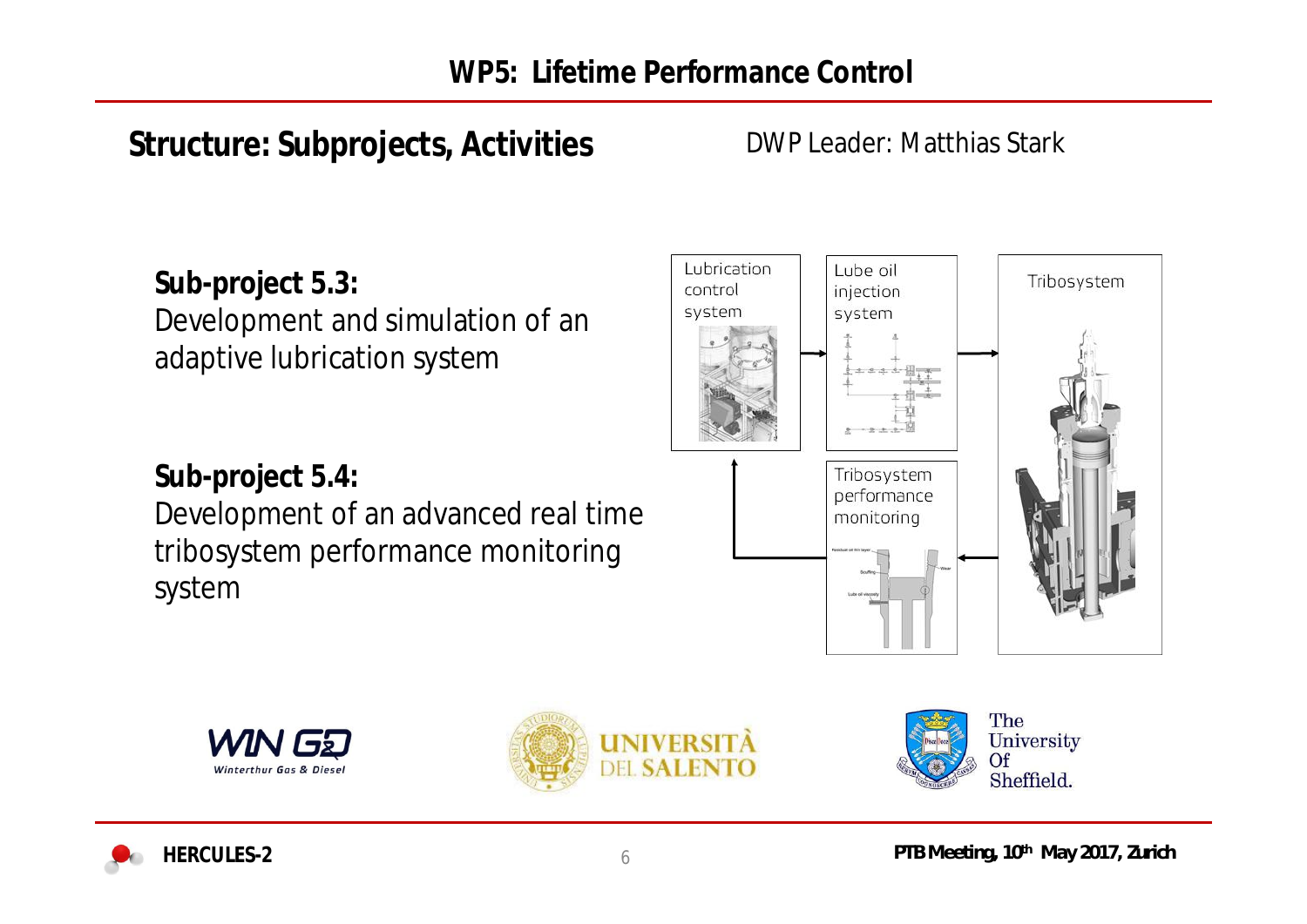## **Objectives / Expected Results**



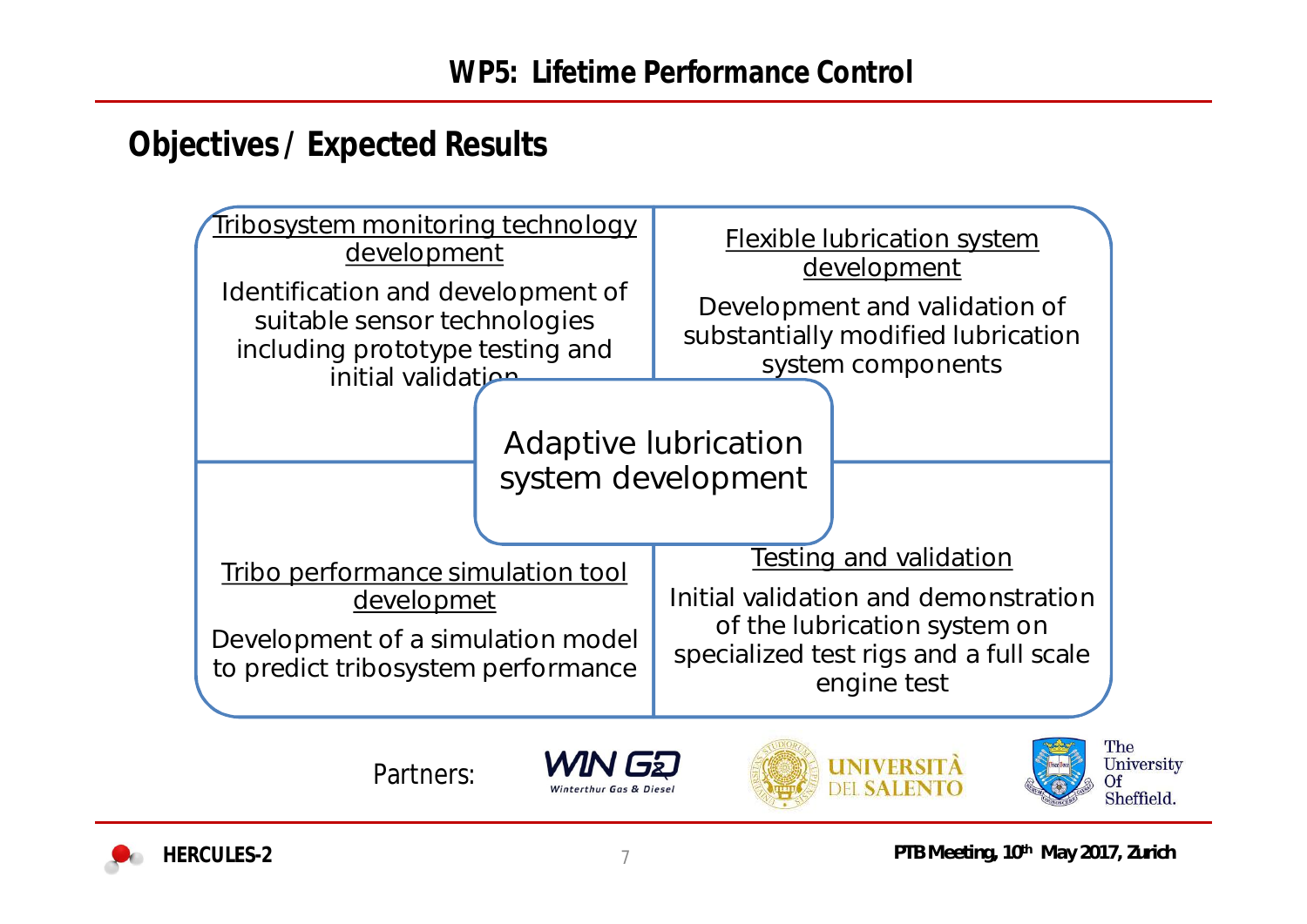**Sub-project 5.3: Development and simulation of a fully flexible lubrication system**



¾ Development steps towards the design of the new lube oil injection system



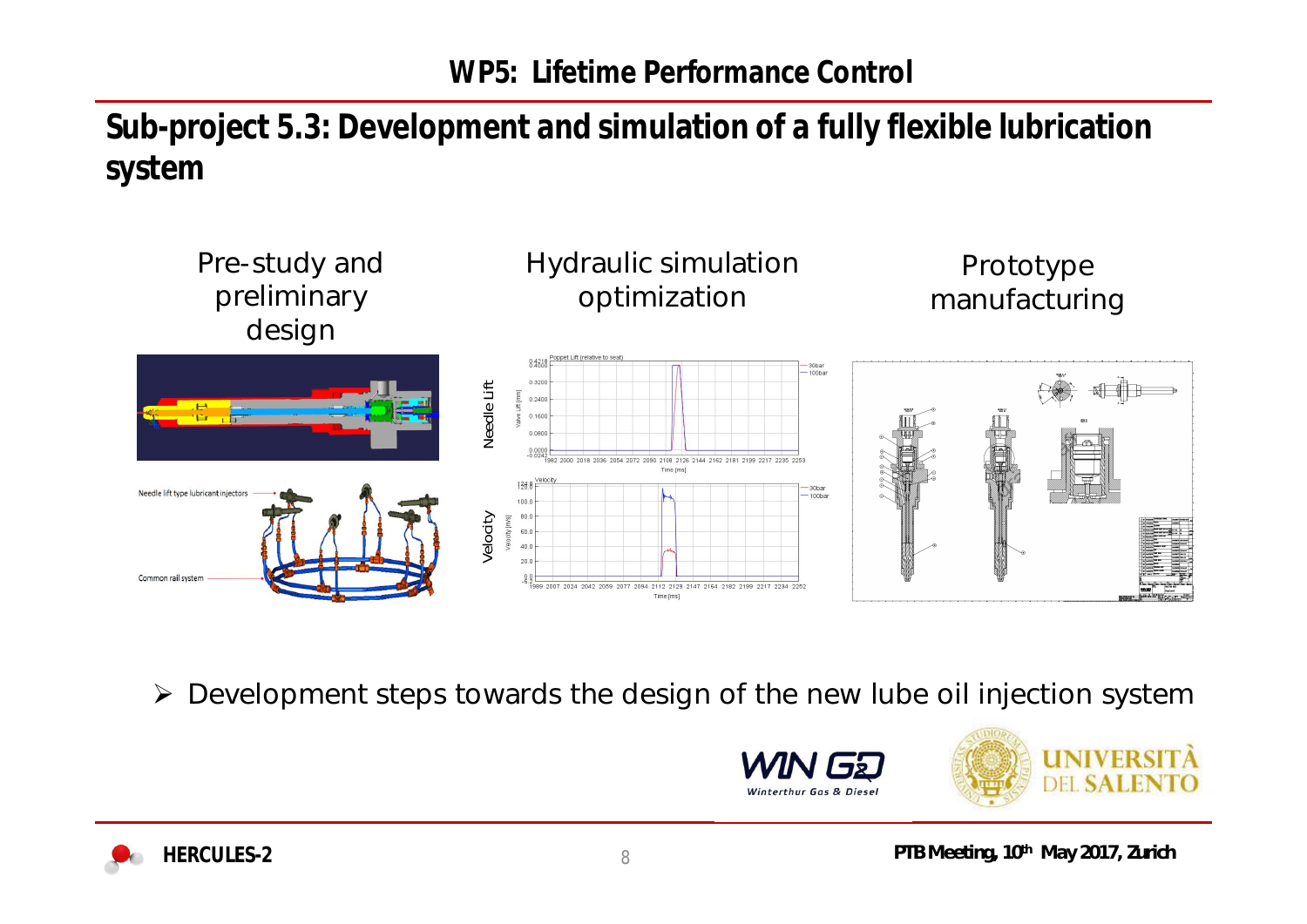## **Sub-project 5.3: Development and simulation of a fully flexible lubrication system**

Generation and implementation of experimental data in an artificial neuronal network